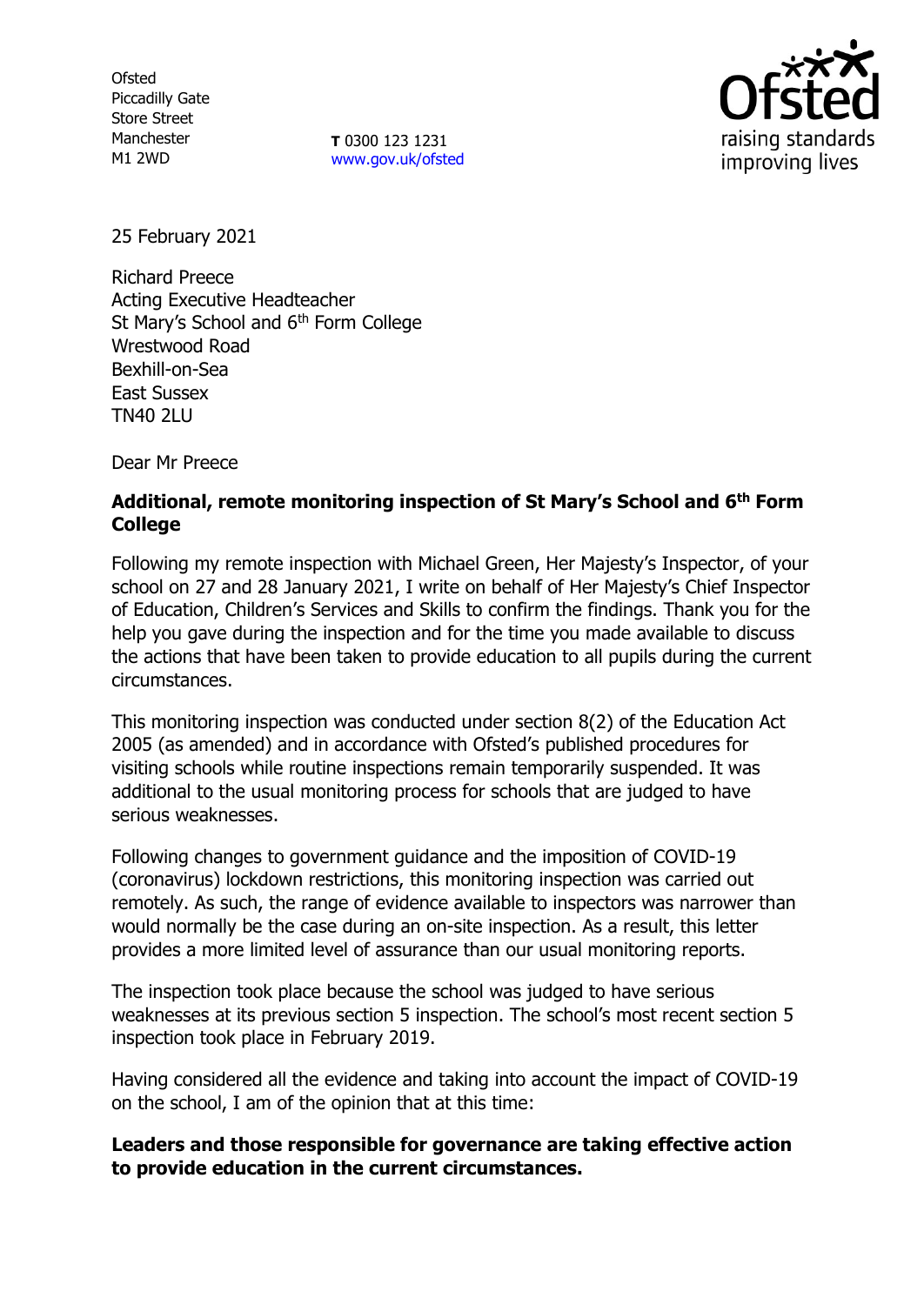

Leaders and those responsible for governance should take further action to:

 $\blacksquare$  review all aspects of the school's provision to teach pupils to read so that they can be sure that the teaching of phonics and early reading is effective.

### **Context**

- Since the last monitoring inspection in July 2019, there have been a number of changes in leadership at the school, although the interim executive board (IEB) has remained stable in this period. Although already providing consultant headteacher support, you were appointed as acting chief executive officer along with a new acting principal in January 2020. A new head of education and a new 'learning leader' for English joined in September 2020. A new lead teacher for mathematics started in January 2021.
- Very few pupils had to work from home in the autumn term of 2020.
- At the time of this inspection, broadly a third of your pupils are accessing remote education from home.
- Most of your teaching and support staff, including therapists, are currently working in school.

### **Main findings**

- Leaders and those in positions of governance have been successful in providing education in the current circumstances. Newly appointed middle leaders are having a positive impact on improving the curriculum and the way it is delivered. This is true in all phases of the school, including in the sixth form. Although a small number of accredited qualifications were previously available, this has recently been broadened with the introduction of GCSE and additional BTEC National Diplomas for pupils in key stage 4 and 5. This is also a positive step.
- Leaders' actions before the start of the pandemic focused rightly on ensuring that the school was stabilised and that the pupils were safe. Since March 2020, you have made noticeable inroads into improving the curriculum. Because of this, pupils are accessing your full curriculum offer, although some sensible adaptions have been made in subjects such as music and in your provision of music therapy. This means that pupils, most with complex special educational needs and/or disabilities (SEND), are able to access learning both in school and remotely when required.
- Work on reviewing and improving the curriculum continues to be a priority. However, despite the best efforts of leaders, in some subjects, particularly in the humanities, this work is less well advanced. This is due in no small way to the impact of COVID-19 on the school.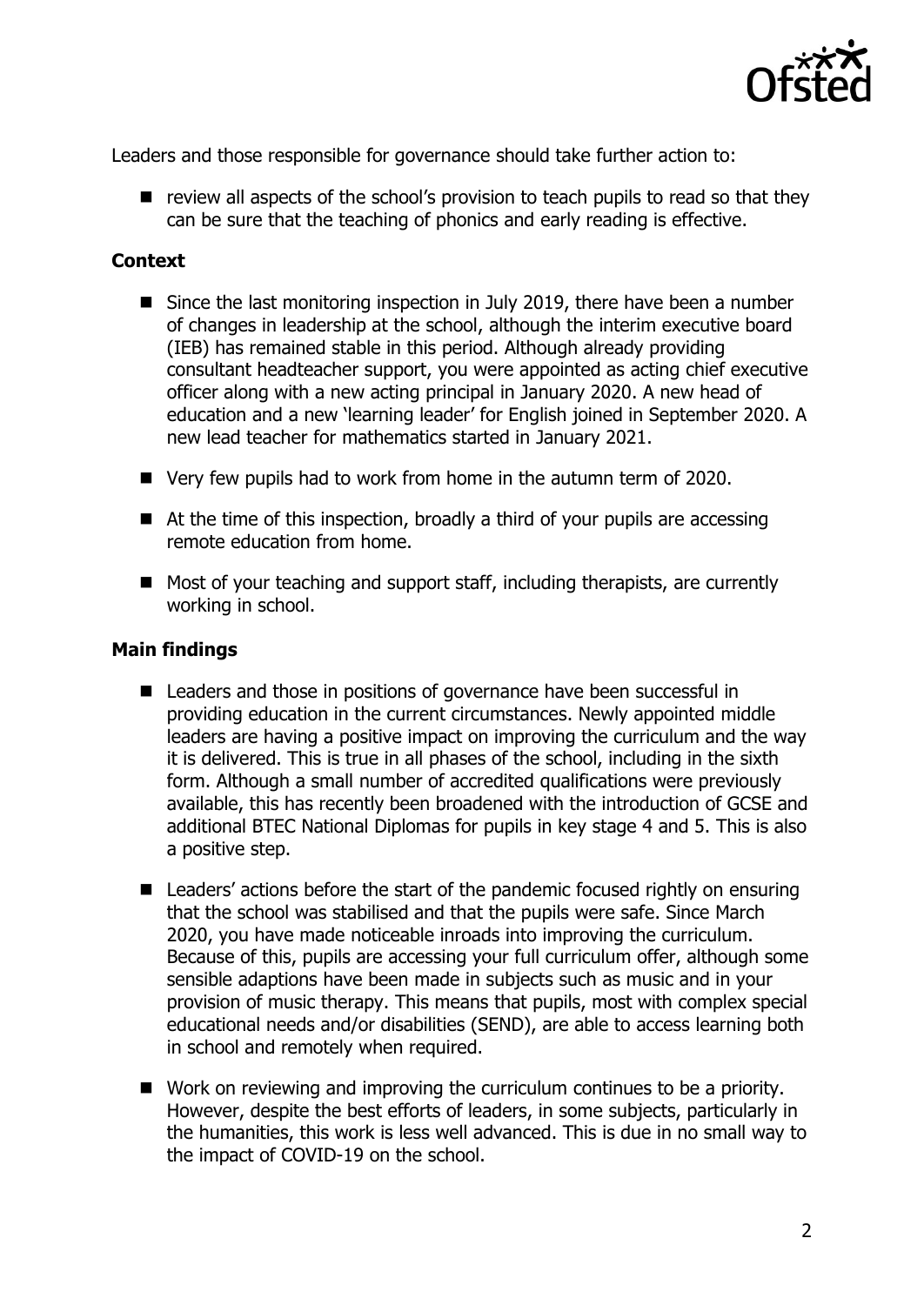

- You continue to identify key priorities for improvement. These include in the delivery of your phonics programme and in improving pupils' reading fluency. Currently, pupils' reading books are not matched closely enough to the phonics sessions they attend. Because of the remote nature of this monitoring inspection, it was not possible for inspectors to be sure that all staff are expert in teaching phonics. However, you did agree with us that all teaching and support staff should possess a high level of expertise to deliver effective phonics support. This will be especially important for pupils who are in danger of falling behind.
- All pupils at your school have education, health and care plans. They benefit from very individualised programmes to support their learning and their social and emotional development. You have identified some pupils who are more vulnerable, and you are taking additional action to ensure that they are provided with extra support. This includes support from a range of outside agencies, including those to support emotional well-being.
- Governance is provided by the IEB and a smaller sub-group known as the school effectiveness board (SEB). Both the IEB and SEB have delegated powers and report to the school's trustees. Both groups comprise a range of highly experienced professionals with backgrounds in education, safeguarding and residential care. This includes members appointed by the local authority. Members have clearly defined roles which help to provide useful support and challenge to school leaders. As a result, pupils are being provided with an appropriate education when taking into account current circumstances. This includes pupils who are attending school and those who are not able to due to a range of circumstances, including some pupils who are clinically vulnerable.
- You are being selective about external support, aligned to the specific needs and context of the school. Most of this is provided by the Torfield and Saxon Mount Academy Trust (TaSMAT), in which you have the role of chief executive officer. This arrangement is increasingly mutually beneficial to the school and TaSMAT, especially in sharing good practice to address the restrictions imposed by COVID-19.

### **Evidence**

This inspection was conducted remotely. We held a range of meetings with senior leaders, including the acting executive headteacher and the acting principal, curriculum leaders, teachers and pupils, as well as a representative group of parents. We also held an online meeting with the chair of the IEB and a separate meeting with four other members of the IEB to discuss leaders' actions to provide education to all pupils during a national lockdown.